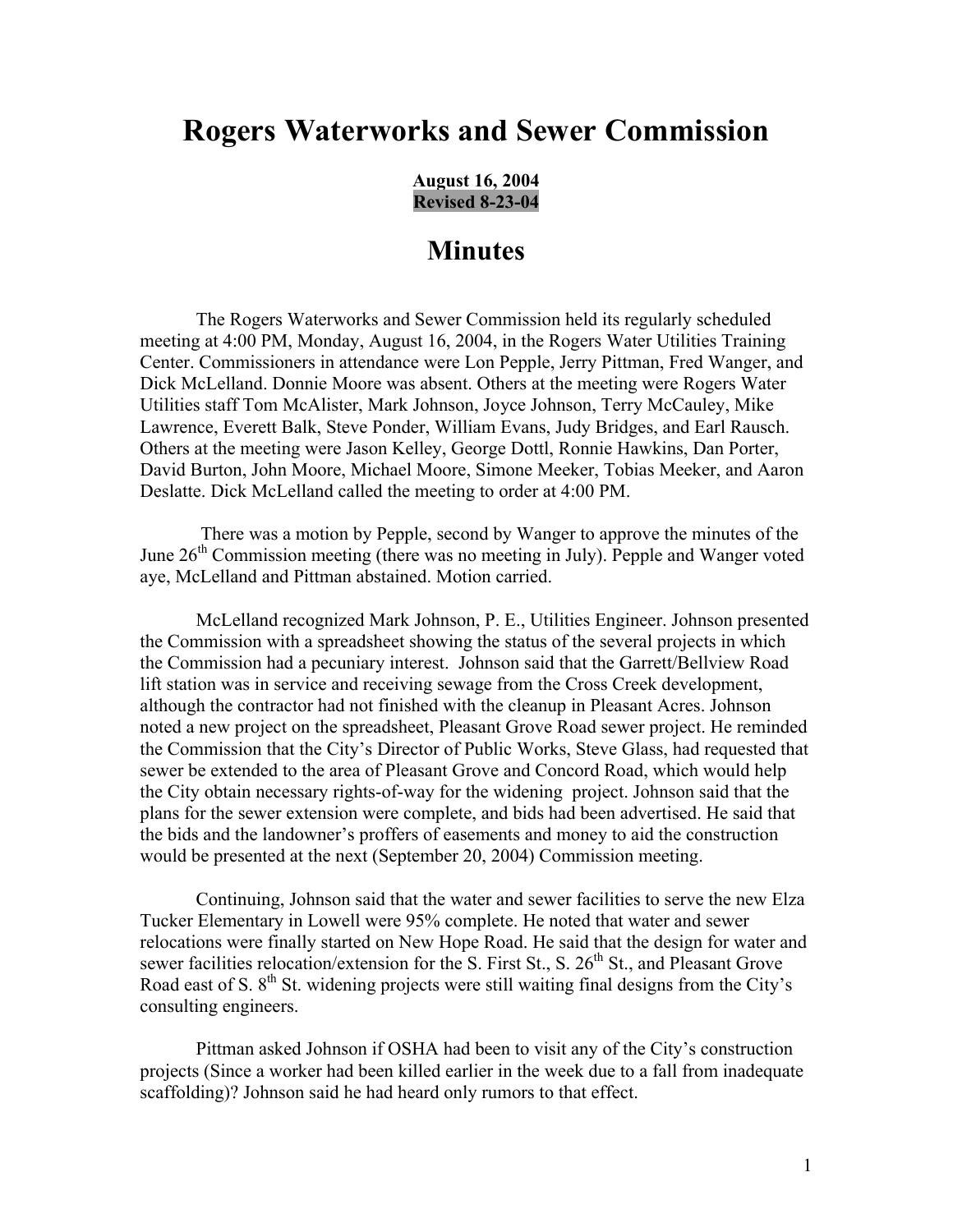McLelland recognized Jason Kelley, Deputy City Attorney. Kelley said that he had been in touch with officials form the Arkansas Soil and Water Conservation Commission (ASWCC) regarding the controversy about who should serve water to Camden Way Addition, a 162 lot addition on N.  $2<sup>nd</sup>$  St. in Rogers. ASWCC said that, since a conflict existed between the City of Rogers and Benton Co. Rural Water District No. 1 (BCRWD No. 1) over who would serve the addition, there must be a public hearing. AWSCC would conduct the meeting, and all water system within five miles would have to be notified ten days prior to the meeting. ASWCC would then determine who could serve the addition, Kelley said. This might be a way to the settle the question without going to court with BCRWD. No. 1, he said.

Wanger asked how long the process would take? Kelley said he did not know, but recommended RWU start the application process. Johnson said that the developer of Camden way had already installed water and sewer facilities for connection to the Rogers systems.

There was a motion by Pittman, second by Pepple, to start the application process to ASWCC. All in favor, motion carried.

McAlister informed the Commission that David Meyers had asked to be taken off the agenda.

McLelland recognized William Evans, Superintendent of Field Operations. Evans asked for permission to advertise for bid three replacement service trucks. He noted that the trucks were budgeted items. There was a motion by Pittman, second by Wanger, to allow the request. All in favor, motion carried.

McLelland recognized George Dottl, 9357 Everest Place in Mountain Lake Estates, Benton County. Dottl presented the Commission with copies of several letters written by him and others, in regard to a problem Dottl had at his residence. He could not get enough water through his house water meter to drive his sprinkler system, Dottl said. When he asked for a one-inch water service from RUW, he had been refused, and told that he would need to spend about \$1900 to bring another service line across the road. Dottl sad that RWU had made a mistake by allowing three potential meter sets on the water service line. He mentioned a letter dated June 7 to Donnie Moore, in which he complained about Tom McAlister and then Superintendent of Field Operations, Don Roberts, and had not received the courtesy of a response. Dottl said that he had spoken to Donnie Moore on several occasions, and had finally gone to see the Mayor. Dottl said that Mayor Womack had told him that he had no control over RWU or the Commission, and that the Commission was a "self-perpetuating" board that answered to no one.

McAlister said that the developer of Mountain Lake Estates had paid to install the water system and the creation of building lots. He said that RWU had not approved the setting of three meters on the end of the service line. He said that that the mistake, if there was one, was made by the developer. He said that Dottl's request could not be granted,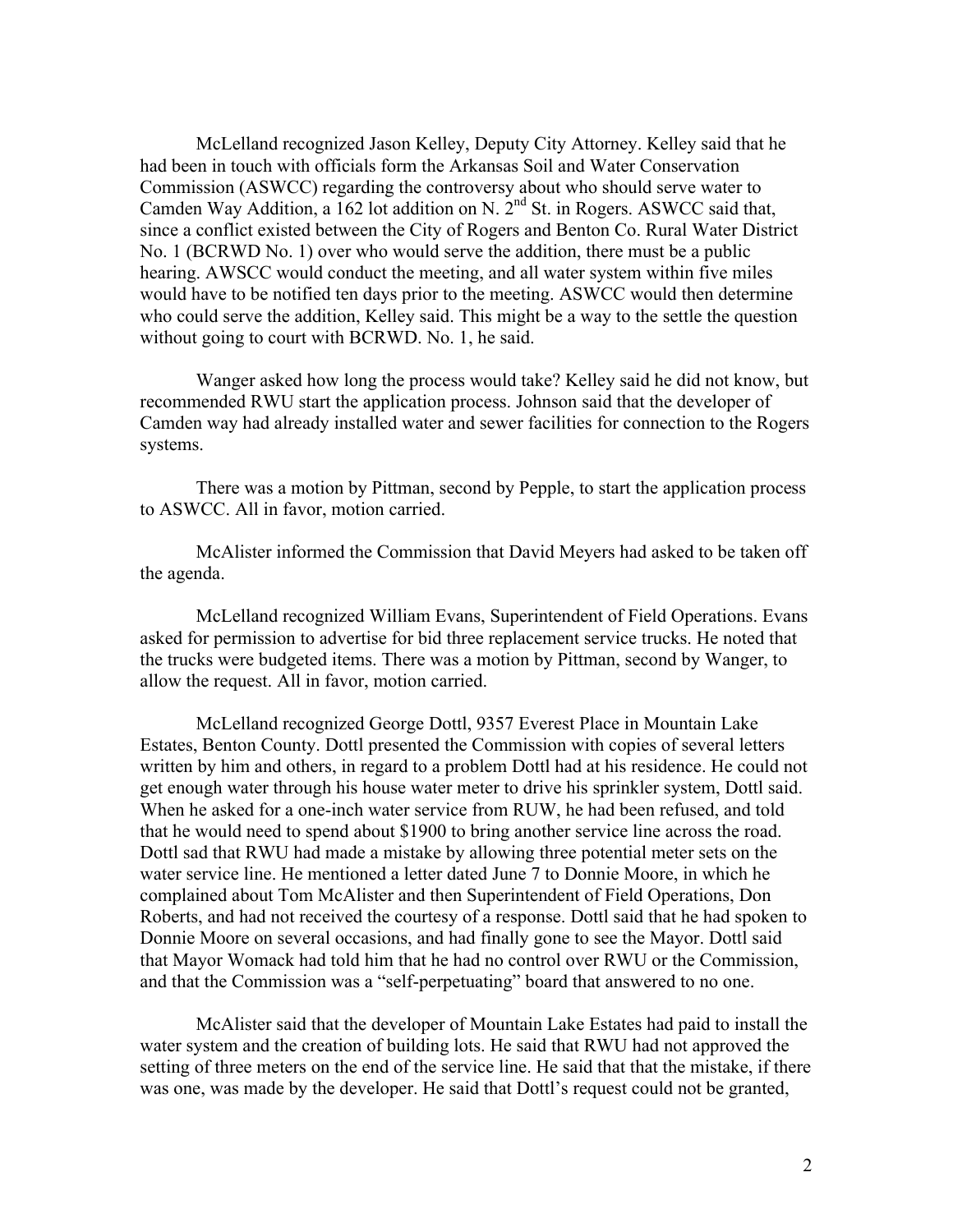since the placement of a one-inch meter could jeopardize the neighbor's water system. McAlister said that it was RWU policy that the person asking for the service or the modification in the water system, should pay for all the cost. He said that it was against state law to give service away, so that, even if there was not a Commission, the Mayor or the City Council could not legally give Mr. Dottl what he wants.

There followed some discussion about the letters supplied by Dottl. The Commissioners said that they had not seen the June 7 letter to Donnie Moore until now. Pittman asked, "Where did we make a mistake?" Pepple said that he would like more time to study the documents furnished by Dottl. McLelland said, that since Donnie Moore had been in contact with Dottl previously, Donnie should be present during the discussions regarding Mr. Dottl's issues. Dottl was asked if he could come to the Commission meeting next month (September 20, 2004), and he said that he would be here.

McLelland recognized McAlister again. McAlister said that he had asked for Statements of Qualifications (SOQ's) from firms experienced in sewer rehabilitation techniques. He said that, while RWU had the skill and the ability, the time required to do an adequate sewer system evaluation survey would seriously affect the regular maintenance activities of the sewer department. He said he also wanted a contractor with enough engineering experience to make detailed recommendations for a possible sewer rehab project. He noted that there was \$800,000 in the budget for "outside sewer rehab services", and he was concerned that another year would get away without a serious study of Rogers' infiltration and inflow problems.

McAlister said that timing was critical, since the dry period would not last long. He said that four firms had submitted SOQ's, and the firms had been rated by staff. The top rated firm was Pipeline Analysis, he said. McAlister asked for permission to negotiate a contract with Pipeline Analysis, and bring a recommendation to the Commission at the next meeting. There was a motion by Pittman, second by Wanger, to allow McAlister to negotiate a contract with Pipeline Analysis. All in favor, motion carried.

McLelland recognized Ronnie Hawkins, P. E., Hawkins-Weir Engineers of Fort Smith. Hawkins represented his client, Dan Burton, the developer of the proposed Chenal Subdivision on Oakwood Drive in far south Rogers. Hawkins said that the developer of Oakwood was asked by RWU staff to extend a 24" waterline through his addition to the existing 24" line in Pleasant Grove Road. He said his development only required an eight-inch line, so he was asking the Commission to pay for the difference. Hawkins said that staff had required the developer to extend sewer service to four "out-parcels" belonging to the previous owners (the McLeod family). He said that RWU should pay for this, since the price of the land was already agreed upon. Further, he said that the RWU staff had asked for the water extension be made to the property line(s) to facilitate extension in the future. Since this was for future developers, he asked the Commission to pay for these short extensions of eight-inch main line. All together, Hawkins said that there about \$523,173 (actual bid prices) in RWU required additions.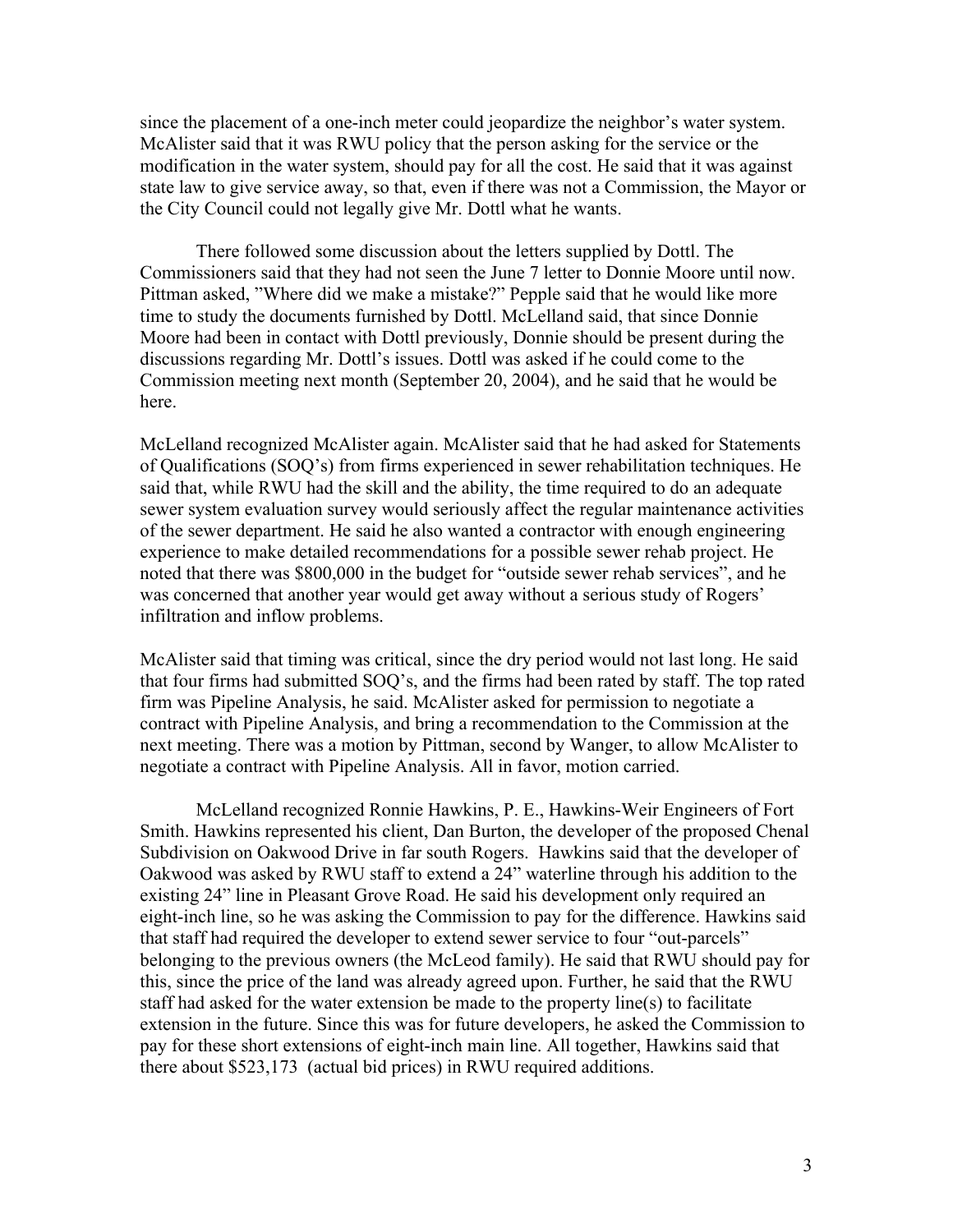Mark Johnson, said he agreed with the engineer's assertion regarding the 24'inch water line and the water line extensions to the property lines. He said that the additional capacity was needed in that part of the City. He said the RWU's standard specifications said that the extensions to the property line(s) might be eligible for reimbursement. He did not support paying for the sewer extensions to the out parcels, since water was being offered to the out parcels. Johnson recommended that the Commission offer to pay up to \$500,000, based on actual quantities and pay estimates, and that any cost for off-site easements be applied toward the Commission's contribution.

There was a motion by Pepple, second by Pittman, to participate up to \$500,000, and that all costs to acquire easements should be applied toward this amount. All in favor, motion carried.

McLelland recognized Simone Meeker. She said that she and her husband had purchased a home on Laura Street in Rogers. The home has several serious problems, she said, and they were unable to move into the house. She said that the well was too close to the septic tank, and that the septic tank did not function as designed. She said that she needed water and sewer service as soon as possible.

Mark Johnson said that a public sewer main existed in S. First St., and that a water line was planned for the widening of S. First. The cost to extend water and sewer service was about \$114,000, and could serve four existing homes. He cautioned that water and sewer service could not be available for at least six months. Pittman asked Meeker if she would help secure easements from her neighbors, and help defray the cost of the extensions, similar to the cost of a new well or septic tank? She replied in the affirmative.

There was a motion by Pittman, second by Pepple, to allow staff to proceed with a design for the needed waster and sewer facilities, based on the conditions above. All in favor, motion carried.

McLelland recognized Joyce Johnson, CPA, Utilities Controller. Johnson presented the June financial sheets, which were also the FY '04 year ending statements. She noted that both water and sewer departments were well ahead of budget as far as revenue was concerned. She pointed out some reasons, such as the unexpected rebate from Beaver Water District. The July statements depicted the rainy, cool weather this summer: revenues were off the same period last year. Johnson said that the auditors were now working on the FY'04 audits, and that might be ready next month.